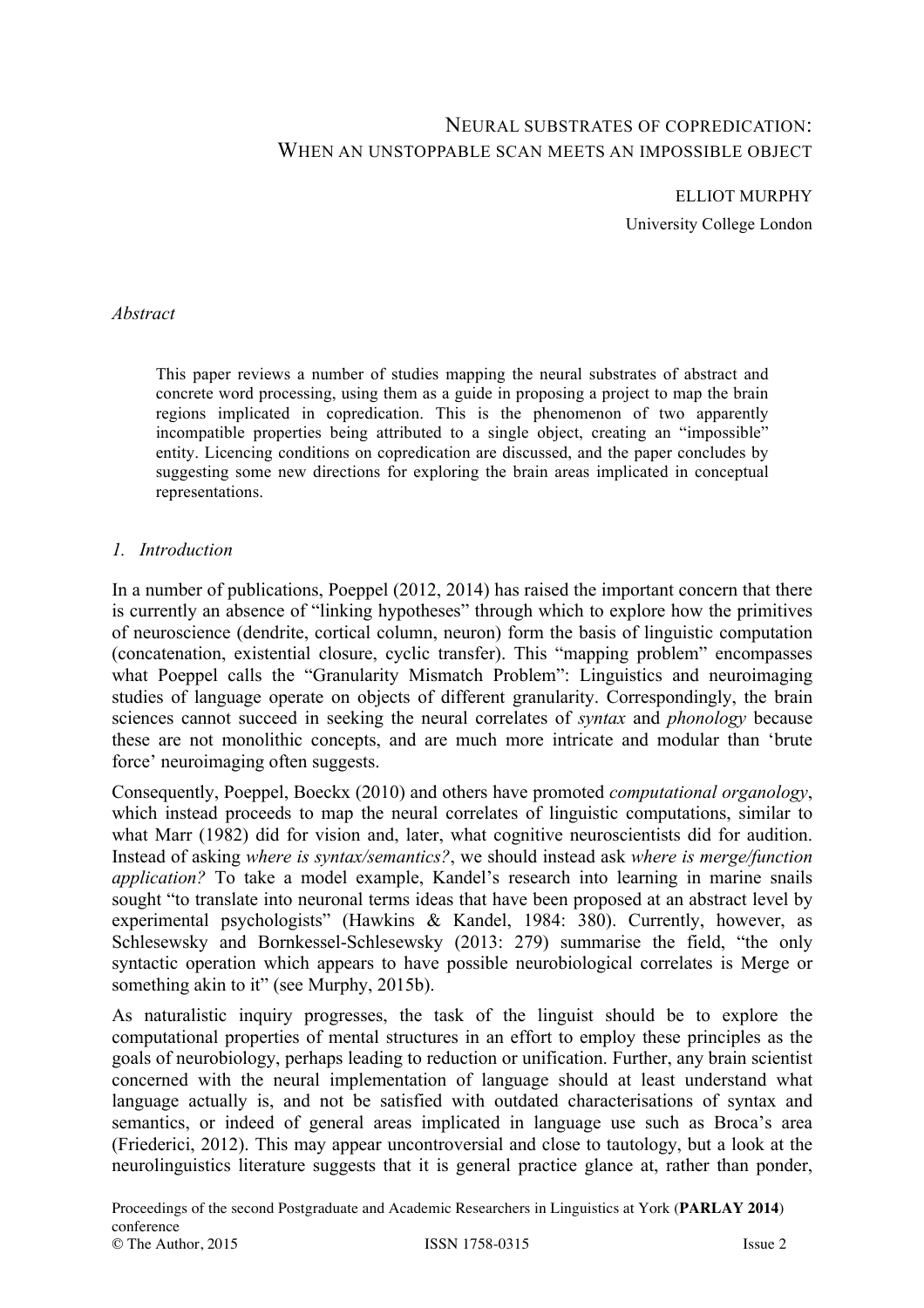recent developments in theoretical linguistics (and, for our purposes, natural language semantics).

In the study of I-language (Chomsky, 1986), what Pietroski has termed I-semantics (which, unlike mainstream philosophy of language, does not concern itself with truth-conditions, reference, rigid designators, Twin Earths and other mind-independent constructions) is not yet accompanied by a body of knowledge comparable to that of I-morphology or I-syntax. This may be the goal, but as will be discussed below, even investigation into the neural substrates of basic concrete and abstract word processing has not been sufficiently decomposed – neither formally nor computationally – to permit the development of 'linking hypotheses' between semantic theory and neurobiology. It will be suggested that studies of a particular complex semantic phenomenon, copredication, which (predictably) implicates both concrete and abstract neural processes, may yield insight into how the brain integrates semantic information from distinct conceptual domains.

# *2. Copredication*

Despite a millennium of investigation, what defines a "thing" remains largely obscure. A contribution of modern linguistics to the debate (Chomsky, 2000,; Gotham, 2015) is to revive certain ideas proposed during the Enlightenment, that 'things' do not exist in the physical world (unlike scientific constructs like  $H_2O$ ), but are rather formed within syntactic structures and the Conceptual-Intentional system (e.g. *water*). The concept BOTTLE, for instance, relies on visual cognition through its shape and colour features, while language uniquely contributes its *functional* properties such as CONTAINER and USED TO MOVE MATERIAL MASSES (McGilvray, 2005: 308).

Exploring the technical distinctions centred on objecthood, Weinreich (1964) distinguished between *contrastive* ambiguity (e.g. river *bank* vs. *bank* the financial institution) and *complementary* ambiguity (e.g. verbal *bank* vs. nominal *bank*). Contrastive ambiguity – the most basic and uninstructive type – occupies the bulk of research in semantics and neurolinguistics.

In his 1995 monograph, Pustejovsky explored copredication, or the problem of two apparently incompatible properties being attributed to a single object. He termed this a case of *logical polysemy*, defined as "a complementary ambiguity where there is no change in lexical category and the multiple senses of the word have overlapping, dependent, or shared meanings" (1995: 8). For instance, in (1), what Pustejovksy calls the "dot objects" of INFORMATION and PHYSICAL OBJECT are attributed simultaneously to the book, creating an "impossible" entity.

- (1) a. The Powys book was brilliant but weighed a ton.
	- b. John bought an old, heavy, boring history book.

These and other complex types are coherently bound reifications of multiple types. This is one of the reasons why nominalist debates are beside the point, focussing (like Aristotle and other pre-Lockean philosophers) on allegedly metaphysical questions, not cognitive ones. A comparable situation arises in (2), where "delicious" is a predicate which should be applied only to food, and "took forever" should only be applicable to events. Similarly, in (3) the bill is simultaneously conceived of as an abstract monetary amount and a printed piece of paper, while the newspaper in (4) is simultaneously an organisation and a collection of printed pages: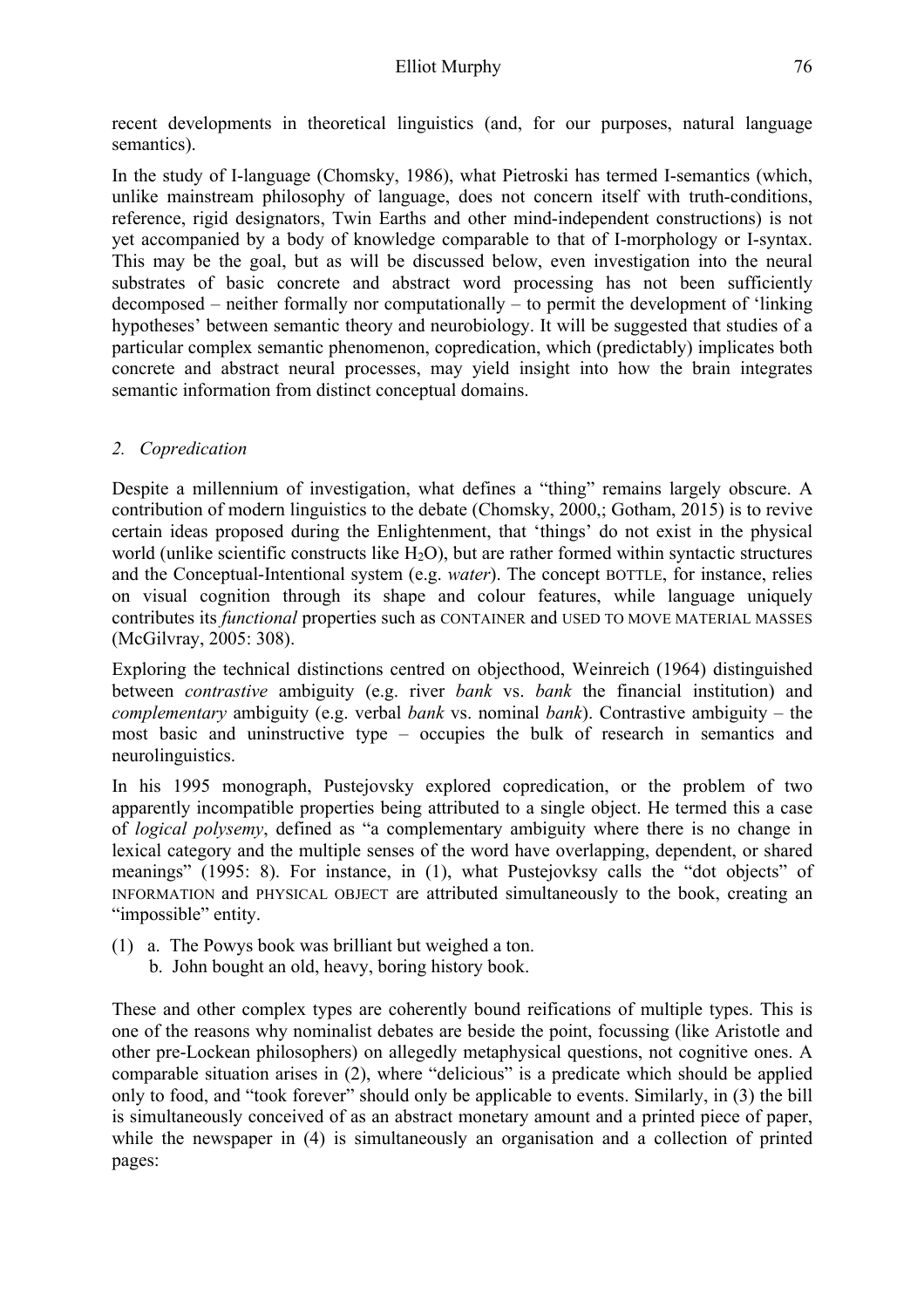- (2) Lunch was delicious but took forever.
- (3) He paid the bill and threw it away.
- (4) The newspaper I held this morning has gone bust.

Pustejovsky (2001) later proposed a ranking of types distinguishing between natural, artifactual and complex types:

*Natural*: Application of formal and/or constitutive qualia roles (*lion*, *rock*, *water*) *Artifactual*: Adding agentive or telic qualia roles to natural types (*beer*, *knife*, *teacher*) *Complex:* Formed from naturals and artifactuals by a product type between the entities, i.e. the dot (*school*, *bank*, *lunch*)

Only complex types yield copredication, as in *book* (INFORMATION•PHYS\_OBJ):

#### *book*

ARGUMENT STRUCTURE = 1[*y*:INFORMATION], 2[*x*:PHYS\_OBJ]  $\text{OUALIA} = \text{FORM}[\text{hold}(x, y)]$ , TELIC[read( $e, w, x, y$ )], AGENT[write( $e, v, x, y$ )]

Some elements of *book* may be stable across uses, while others may be open to adjustment (see Ludlow, 2014). Note that copredication does not apply well to *all* complex types (e.g. action nominals like *demolished* and *construction*, discussed below), and may in fact apply to some artifactuals, as in *The red wine was opened one hour early* (which involves the senses DRINK and CONTAINER being predicated in the same context). This may be a case of coercion, however, since *wine* is generally assumed to be lexically associated with a simple artifactual type (DRINK) instead of a complex dotted type CONTAINEE•CONTAINER and to license a sense extension to CONTAINER only contextually, as a coercion effect induced by the semantic requirements of the selecting predicate *opened*. So while copredication activates a sense already available in the lexical item, coercion shifts the type in context.

Copredication is a much more complex phenomenon than many accounts over the past two decades have supposed, including those of Pustejovsky (2001). A recent contribution by Gotham (2012) shows that copredication cannot be solved by appealing, as some have done, to coordination reduction, as in "Lunch<sub>1</sub> was delicious but lunch<sub>2</sub> took forever", since copredication occurs in other syntactic structures. Furthermore, how copredication is understood "will have to be explained in any theory" of semantics, Gotham notes (2012: 2), and ultimately by any neurolinguistic theory.

Although generativists in the late 1990s and throughout the last decade have been virtually the only linguists concerned with copredication, the earliest modern account of it was by Postal (1968: 273), in his Epilogue to Jacobs and Robenbaum's early textbook on transformational grammar, though he did not label or explore it. One might argue that it was known to scholastic philosophers as qua predication, where X qua Y has the property P. Modern accounts of type manipulation essentially follow this approach, and view a property and event not as distinct parts of "lunch", but instead see these as the same object under different conceptualisations. This mereological account must be inadequate however, since no one would judge (5) to be correct when faced with two volumes of the same INFORMATION book and a trilogy of three PHYSICAL OBJECT books.

(5) Five books are heavy but easy to understand.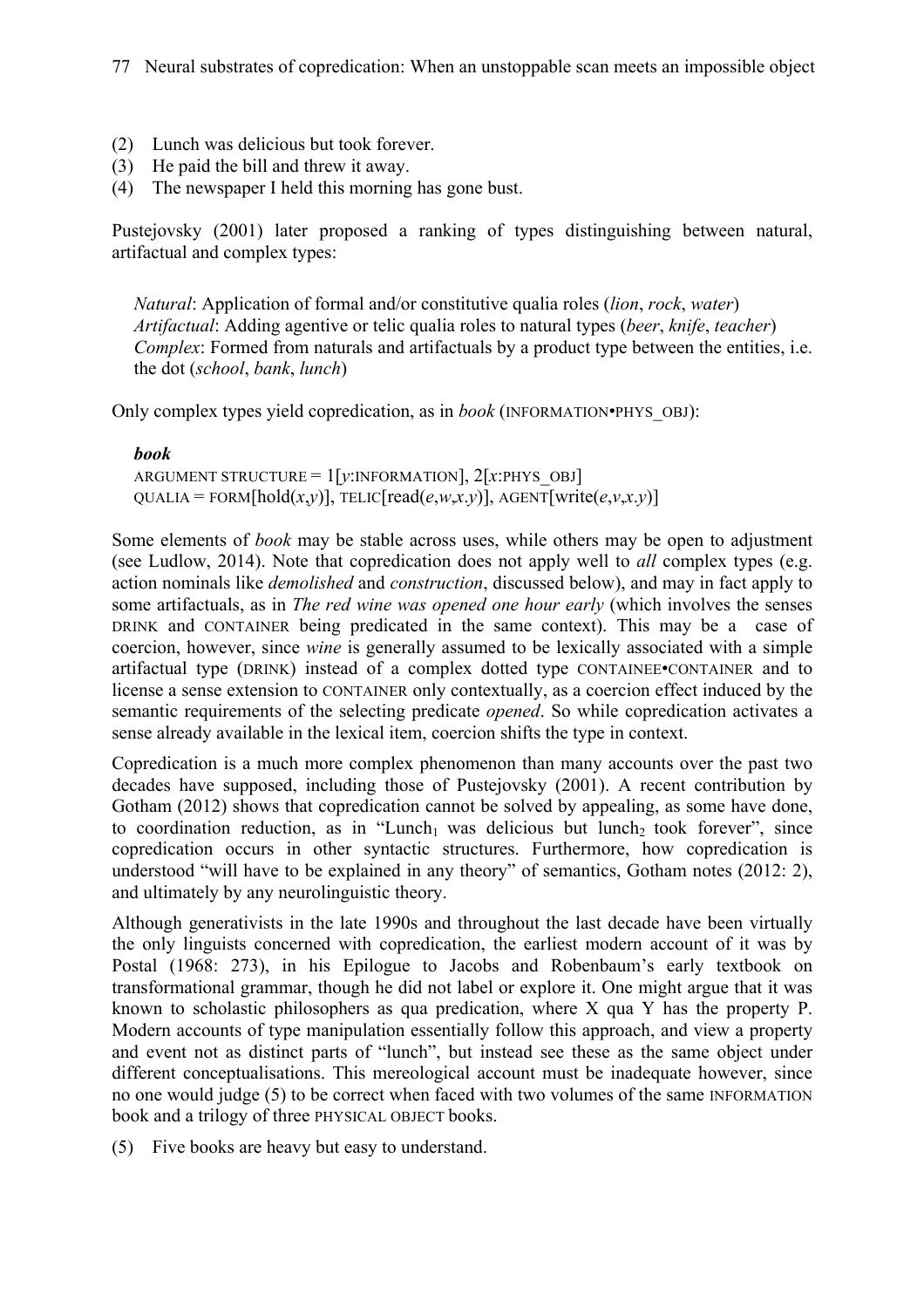PHYSICAL–INFORMATIONAL composites are thus never counted in determiner phrases involving numerals (i.e.  $[p[num]]$ ). As I argue in Murphy (2015c), perhaps it therefore becomes less correct to say that a given material object is a book than it would be to say that a book can instead be "realised as" – or have as its "host" – a physical medium. These and other examples of copredication are clear cases of where the distinction between classical categories and family-resemblance categories (of the sort adopted by Pinker, 1999) breaks down.

The computations yielding copredication are also subject to particular, and not well understood, constraints (Antunes & Chaves, 2003). While the polysemous label/head appears to determine sense combinations (see Murphy, 2015c for a discussion of the wider semantic effects of labeling), what Copestake and Briscoe (1995) term *Sense Extension* leads to the prohibiting of possible forms of copredication. This involves a base concept and the construction of distinct meanings leading to a form of immediate contradiction not seen with *Constructional Polysemy* (which encompasses the standard copredication seen above). For instance, taking the standard "ham sandwich" case in which a customer's food is used metonymically to refer to them, sense contradictions, and not copredication, result:

- (6) a. The ham sandwich is tasty.
	- b. The ham sandwich left in a blue car.
	- c. \*The ham sandwich was tasty and left in a blue car.

A comparable situation arises when (4) is modified to yield the unacceptable (7), a case yet to be accounted for in the literature.

(7) \*The newspaper has gone bust and is covered in biscuit crumbs.

In addition, while the copredication of adjacent senses is permitted, the copredication of "distant" senses yields degraded judgements. A unique conceptual and cultural object, when presented alongside an individual exemplar, yields questionable results as in (8a), but not when it is defined more generally (in this case as a *book*) as in (8b):

(8) a. ??The Bible inspired centuries of love and violence but has a torn page. b. The book I hold in my hands inspired centuries of love and violence.

Similar results arise with *bank*:

- (9) a. \*The bank is FTSE-100 listed and used to be a police station.
	- b. The bank was smashed by protestors during the recession and became less popular.

Other apparent syntactic constraints on copredication can be found by observing how some lexical conceptual structures impose a level of control over a complement. The root √*book*, for instance, does not permit transfer of possession, unlike √*gift*, as the following examples illustrate (Grimshaw, 1990: 97):

- (10) a. John's gift to the hospital.
	- b. \*John's book to the hospital.

More generally, lexical ambiguity and polysemy may partly be a consequence of the fact that "the human brain is limited in the number of signs that it can store and quickly retrieve. This number is relatively small compared to the extremely vast number of situations we may encounter and ideas we can entertain about them" (Bouchard, 2013: 49). Further research is required before an adequate account of copredication can be presented, explaining why these judgement contrasts appear to hold, but enough has been uncovered to subject certain aspects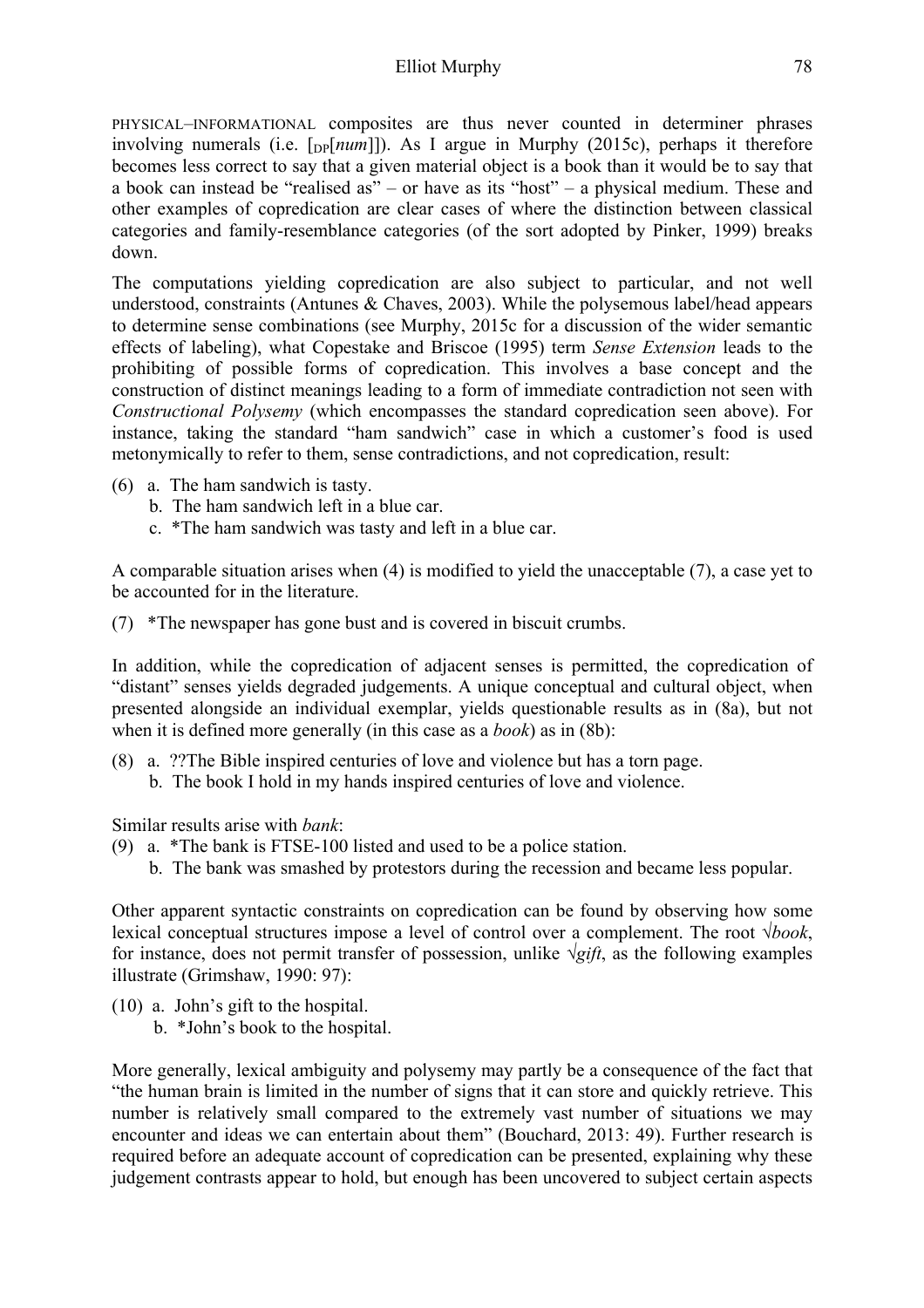of copredication to empirical inquiry. As a way of prefacing this interdisciplinary project, certain linguists (e.g. Chomsky, 2000, 2012; Gotham, 2012, 2015; Murphy, 2014; Pietroski, 2005) have used logical polysemy to (i) demonstrate the complexity of the lexicon, and (ii) attack various 'externalist' theories in philosophy of language. But these constructions can be used for another purpose, (iii) to explore the neural organisation of concrete, abstract, polysemous and other concepts. The remainder of this paper will discuss ways of achieving this goal.

## *3. Cartographic perspectives*

Copredication is relevant to and has been discussed by both syntacticians and semanticists, and should be of concern to neurolinguists studying the neural correlates of abstract and concrete word processing, though currently is not. At the most general level, amodal theories of concepts in the cognitive sciences hold that linguistic meaning is stored in heteromodal brain cortices (Volta et al., 2014). It has further been well established by brain scanning studies that the semantic lexicon is organised by imageability, and that low-imageability words (*justice*, *heaven*) are harder to retrieve from memory than high-imageability words (*hammer*, *phoenix*). This has been widely termed the "concreteness effect". The pathological conditions of semantic dementia and herpes simplex encephalitis both affect anterior temporal regions and result in the reverse-concreteness effect (or the "abstractness effect"), thus implicating these regions in concrete and abstract word processing. These neuronal activation differences also appear to be increased in aphasic individuals, likely due to an inflated concreteness effect (Sandberg & Kiran, 2014). Empirical, topographic approaches to concept clustering (Troche et al, 2014; Pollock, 2014) also suggest that the conceptual basis for abstract words extends beyond the lexicon, while certain words like *space*, *action* and *modifying* are often judged equally abstract and concrete. However, neither Troche et al. nor Pollock investigated the lexical or conceptual basis of objects defying such strict categorisation, despite their acknowledgement that the boundary itself is often contentious.

Generally speaking, concrete processing produces more extensive activation in a bilateral network of associative areas, such as parietal and pre-frontal cortex, whereas processing of abstract words produces greater activation in the left superior temporal and inferior frontal cortex (Noppeney & Price, 2004; Hoffman et al., 2015). A meta-analysis of activation studies revealed that abstract concepts activate inferior frontal gyrus and middle temporal gyrus, while the processing of concrete concepts led to greater activation in posterior cingulate, precuneus, angular gyrus, fusiform gyrus, and parahippocampal gyrus (Wang et al., 2010). Semantic similarity has been found to affect abstract and concrete word processing, although the effect of association is stronger in abstract than concrete words (Duñabeitia et al., 2009).

A theory developed by Vigliocco in a number of publications (e.g. Vigliocco et al., 2009) holds that this distinction is a result of the different types of information underlying the meaning of abstract and concrete words; predominantly sensory-motor information for concrete words, predominantly affective and linguistic information for abstract words. But these theories have not taken into account the above developments in semantics (along with many others), whereby certain "abstract" concepts do in fact have rich sensory-motor information. Hence we find statements like the following in one of the seminal works of the neural representations of concrete and abstract words: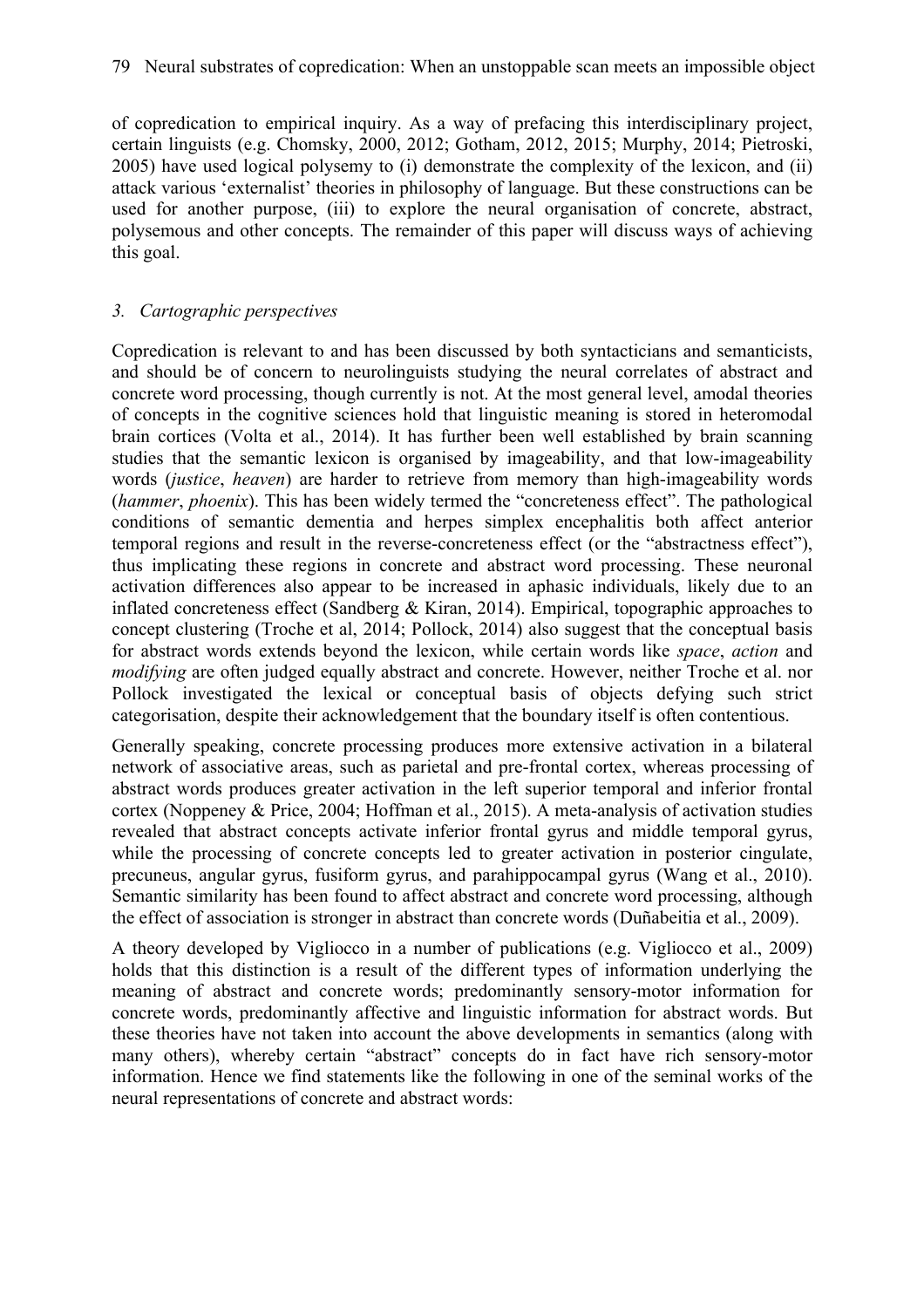[Abstract concepts] seem harder to understand than concrete concepts, which are concepts that have fairly direct sensory referents. Abstract concepts, however, lack such direct sensory referents. (Schwanenflugel et al., 1988: 499)

Activation studies, then, have attributed different neural correlates to the processing of abstract and concrete words. Exploring the processing of copredication could take the form of, for instance, monitoring activity during sentence processing in neurologically-unimpaired subjects. Lexical decision tasks have revealed a significant activation in right anterior temporal cortex for abstract words as opposed to concrete, but again this only begs the question of what areas are involved in copredication (Kiehl et al., 1999). The same applies to recent studies revealing that concrete word processing as compared with abstract word processing is associated with stronger activation of the left extrastriate visual areas, BA18/19 (Adorni & Proverbio, 2012). More relevant to the study of copredication are the findings of common neural networks for abstract and concrete word processing, which include the ventral and lateral portions of the temporal lobe. Following standard accounts in the literature, investigations into copredication should focus on four sites implicated in these tasks: left inferior frontal, bilaterally posterior-superior temporal, and left posterior-inferior parietal.

Two main models exist which have attempted to account for the concreteness effect. The *context availability theory* argues that concrete words are buttressed by larger contextual support (Schwanenflugel & Shoben, 1983; Xiao et al., 2012). The *dual-coding theory* alternatively claims that the processing of abstract nouns relies on verbal code representations of the left hemisphere only, whereas concrete nouns access a second image-based processing system located in the right hemisphere (Paivio, 1991). One relevant question for the current research project is whether image-based processing is employed when processing INFORMATION features of supposedly "concrete" nouns like *book* or *bank*. Many findings are inconsistent with this view, largely because the right hemisphere has been found to be involved more heavily in the processing of abstract words (Kiehl et al., 1999).

It seems that from a semanticist's perspective (though not, unfortunately, a metaphysician's (Hoffman & Rosenkrantz, 2003: 46)) distinctions like "abstract" and "concrete" are useful at a certain level of analysis (like "Wernicke's area") but ultimately fall short of the full picture. Many experimentalists (Pobric et al., 2009) likewise associate imageability (the ability to visually or acoustically represent a concept) with concreteness, which again is a simplification of the actual lexical items under investigation. Abstract emotion words are easily imageable, for instance. There are currently no studies of the imageability of copredication, such as the imageability of bank (INSTITUTION) versus bank (PHYSICAL OBJECT) in (11). Likewise, discussing brain activity in spatial terms is entirely intuitive and quite often accurate, but as Poeppel points out, "localization and spatial mapping are not explanation" (2012: 35). Jackendoff has expressed similar concerns (2002: 22).

- (11) a. The bank became less popular during the recession.
	- b. The bank was smashed by protestors during the recession.

Despite Hinzen and Poeppel's (2011: 1306) confession that "it is somewhat disappointing that practically every cortical region associated with any aspect of language processing has been implicated in semantics", there is a stark lack of research into the neural correlates of this curious semantic phenomenon (although work on the neural representation of object, action and polysemous words is in many ways related, as discussed below). As may be expected with such a "cool phenomenon" (Poeppel, pc.) as copredication, an open question, and one familiar to biolinguistics (Hinzen, 2008), is how much meaning syntax "carves out".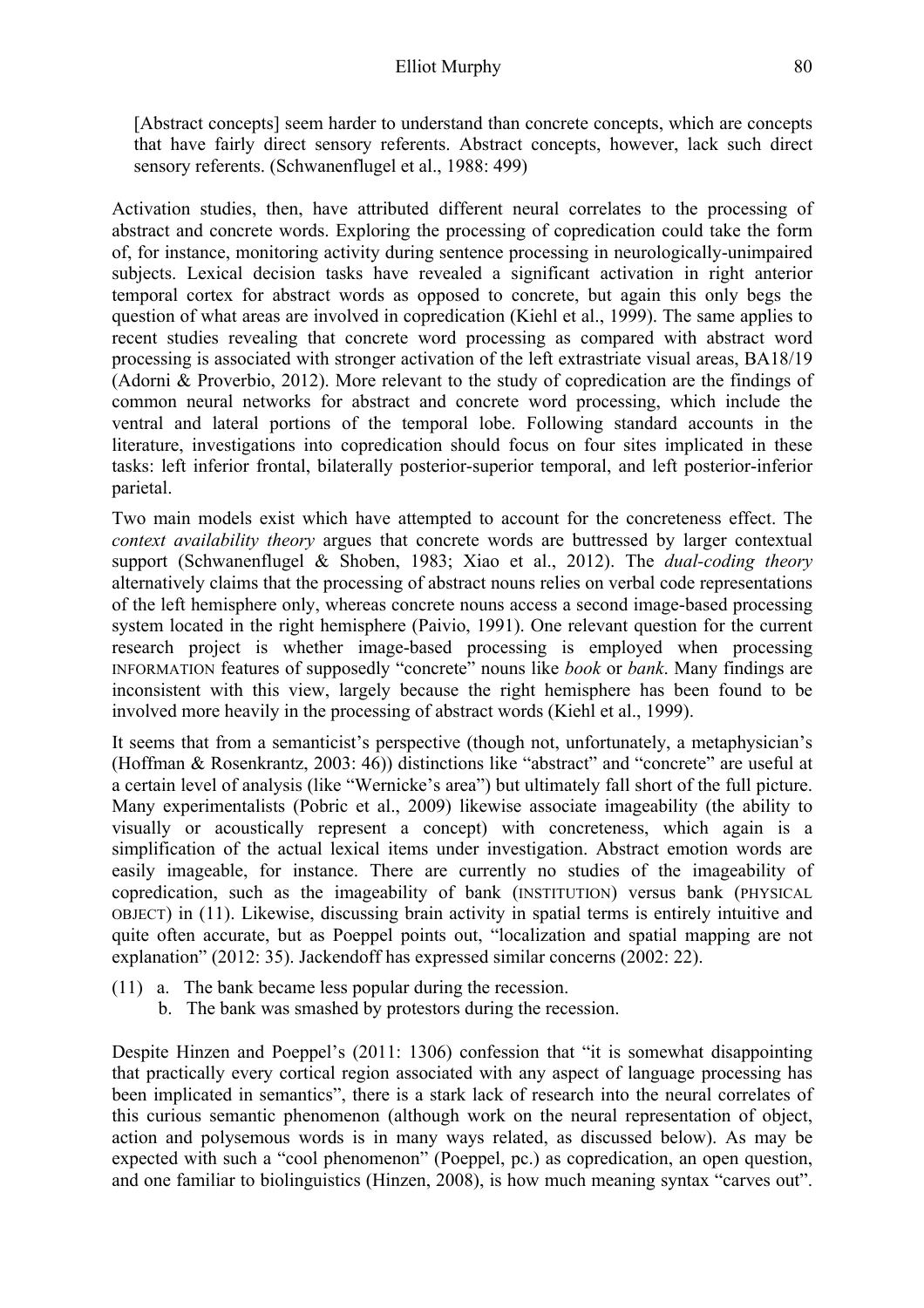For instance, the RESULT–STATE interpretation of *construction* or *translation* (i.e. "the state of being constructed/translated") seems to be inaccessible to these otherwise copredicationcompatible nominals, since copredication "appears to be licensed only under specific syntactic and semantic conditions" (Ježek & Melloni, 2011: 1). Ježek points out that the event structure of *construction* is complex "since it contains a causing process and a (series of) state(s) connected by a temporal relation envisaging precedence and overlap" (2008:12). In (12), the only interpretation available is the one involving a PHYSICAL OBJECT:

(12) Owen Jones admires the construction of that council house.

Returning briefly to the case of *newspaper* in (4) and (7), Pustevjosky (1995: 133) notes that "while the noun *newspaper* is logically polysemous between the organization and the printed information-containing object, the noun *book* refers only to the latter, while the noun *author* makes reference to the "producer" of the book". A journalist simply contributes, rather than brings about, the existence of a newspaper – an observation which could potentially yield interesting stimuli for neuroimaging studies of copredication, as in (13):

(13) Parts of Owen Jones's new book have been printed **in** [PHYS\_OBJ]/ **by** [ORGNS/PHYS\_OBJ&ORGNS] the local newspaper.

Asher (2011) also observes that with *city* (in fact, with any polity concept), which can have its walls and foundations *demolished* and *re-built* elsewhere by virtue of its abstract dot object (Murphy, 2012), the order of senses seems to play a role in the acceptability of copredication, suggesting that sense combinations may be subject to discourse effects. Reversing the dot objects of (14a) leads to a licensing failure:

- (14) a. The city has 500,000 inhabitants and outlawed smoking in bars last year.
	- b. ?The city outlawed smoking in bars last year and has 500,000 inhabitants.

It is also unclear whether copredication should be ascribed to structures where one of the selectors is located in a modifying (restrictive) subordinate clause, as in (15) (Jacquey, 2001). (15) The building, which started yesterday, will be very nice.

Neuroimaging studies would allow comparisons to be drawn between these borderline cases, clear cases of copredication and clear cases of non-copredication (which crucially mirror the borderline cases in either semantic interpretation or syntactic structure) to judge whether the same pathways which subserve copredication are involved in the processing of possible copredication in restrictive subordinate clauses.

A concreteness effect has also been revealed in lexical decision when a block of concrete words precede a block of abstract words and when they are mixed, but not when the block of abstract words precede the block of concrete words (Kroll & Merves, 1986). Tolentino and Tokowicz's (2009) ERP investigation into order effects largely corroborates these earlier findings, and so for our purposes the question then becomes whether similar neural activation is produced by the particular ordering of dot object features (INFORMATION before EVENT, etc.). To take a related case, an important difference between action verbs and mental state verbs was found in recent studies; namely, that the contexts of acquisition in which the former occurred were ones in which mental state verbs could not be detected, suggesting that syntactic frames are both necessary and sufficient for acquiring verbs which do not denote observable actions (Tsimpli, 2013: 67). Copredication stimuli could also enhance empirical understanding of event semantics: While a lunch can be both a material object and an event, a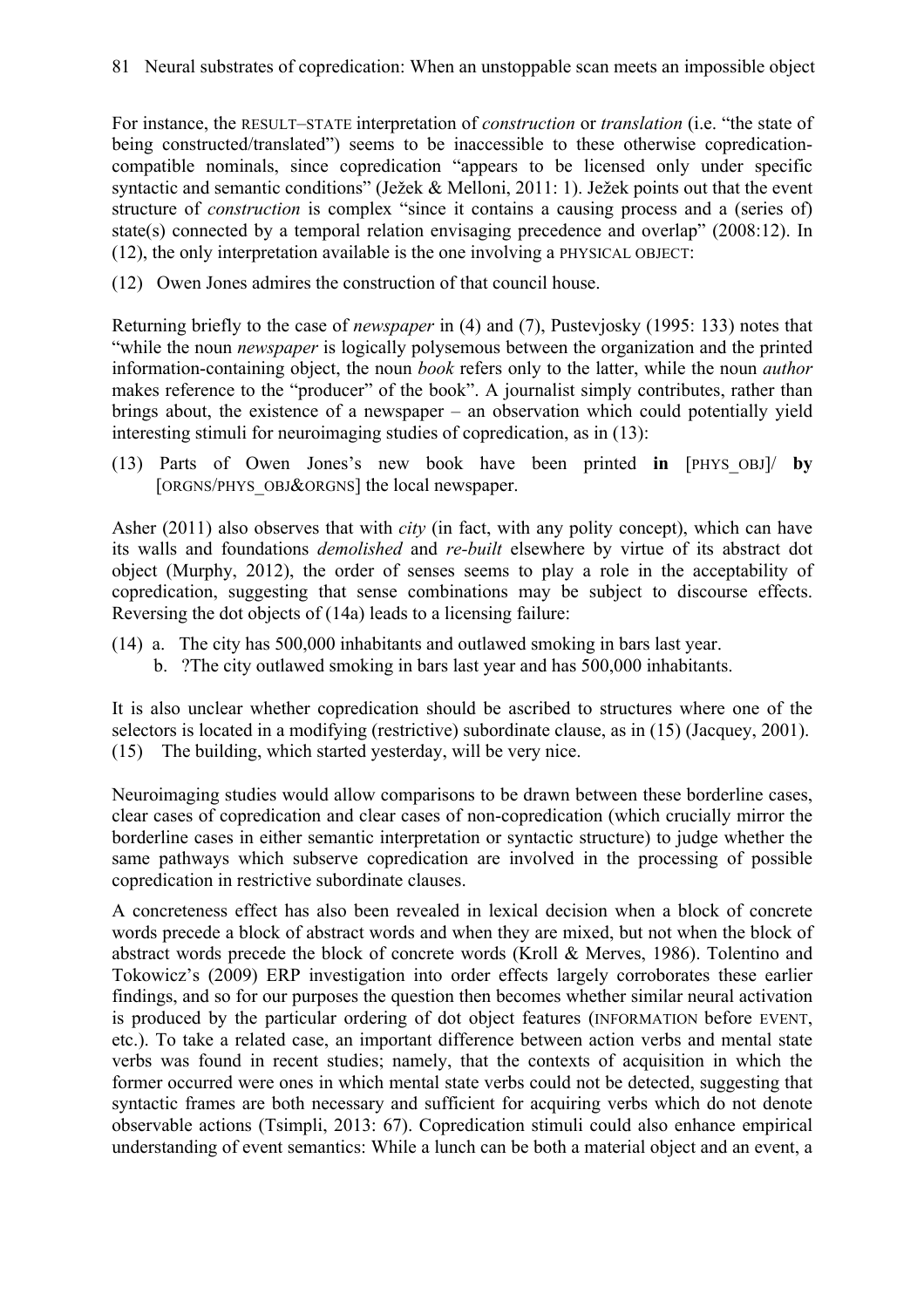book can only be a material object and an informational entity, not an event (Godard & Jayez, 1993: 169):

- (16) a. John began his book at ten and put it away at eleven.
	- b. \*John began his book at ten and didn't stop it till eleven.
- (17) a. John began a book that was very thick.
	- b. \*John began a book that took two hours.

Moving on to related imaging topics, Hagoort et al. (2004) measured ERPs and fMRI activation in response to various constructions containing either world knowledge violations or semantic violations and discovered that a response with similar onset latency, topographic distribution and amplitude was found for both kinds of violations in BA45 and BA47. This indicates that these regions were employed when both semantic and world knowledge violations occurred, but the relevant question for our purposes is whether the same regions are involved in the above syntactic deviations from copredication, and whether constructions involving various combinations of (i) copredication, world knowledge access, and semantic integration, or (ii) copredication deviations, world knowledge violations, and semantic violations yield similar neural responses.

There are also small pieces of evidence that representations of action and object words can be based on the same principles. Imagery data implicates left premotor cortex and middle temporal regions in knowledge of actions (Damasio et al., 2001), the same regions which have been implicated in knowledge of artefacts (Moore & Price, 1999), and which consequently may be activated during the processing of dot object activities like reading, as in "Jason's book was heavy [PHYSICAL OBJECT/ARTEFACT] and fascinating [INFORMATION]".

Questions surrounding the N400 effect (Kutas & Hillyard, 1980) may also arise, depending on whether copredication deviations (or simply more exotic cases of copredication) are processed as semantically congruous or anomalous. If they are processed as the latter, then the main regions involved in the predicted N400 effect would be the left posterior and anterior temporal cortex and the left inferior frontal cortex, with the accessing of lexical representations from long-term storage also predictably activating posterior middle temporal cortex (Lau et al., 2008: 922). Friederici et al. (1993) described a negative brain wave over left frontal areas, the left anterior negativity (LAN), which has been observed when words violate the required lexical category ("the conclusion drinks") – a possible response to copredication deviation.

The findings of Kupberg et al. (2003) raise further questions. Their studies examined what happened when the thematic relationship between the verb and its argument was violated ("The box is biting the postman"), and instead of the N400 effect they found a P600 response, which was previously assumed to be sensitive only to syntactic violations and difficulty in syntactic processing. Again, this response may be triggered when subjects process copredication deviations or semantic violations in copredication ("The city which was burned down and re-built across the river howled like a wolf").

It is also an entirely open question whether the brain treats the dot objects of copredication as a case of two words modifying two semantically distinct arguments (e.g. *lunch*<sub>1</sub> and *lunch*<sub>2</sub>), as the semanticist's coordination reduction suggests, or whether neural responses are more localised in either of the relevant semantic regions (those subserving "abstract" and "concrete" words), as the mereological account would imply. For instance, data relevant to the former hypothesis would include the activation of left BA45/46, typically linked to the processing of a word semantically associated with another (Friederici, 2000: 129). Cases of copredication involving eventive verbs, denoting causally structured events, rather than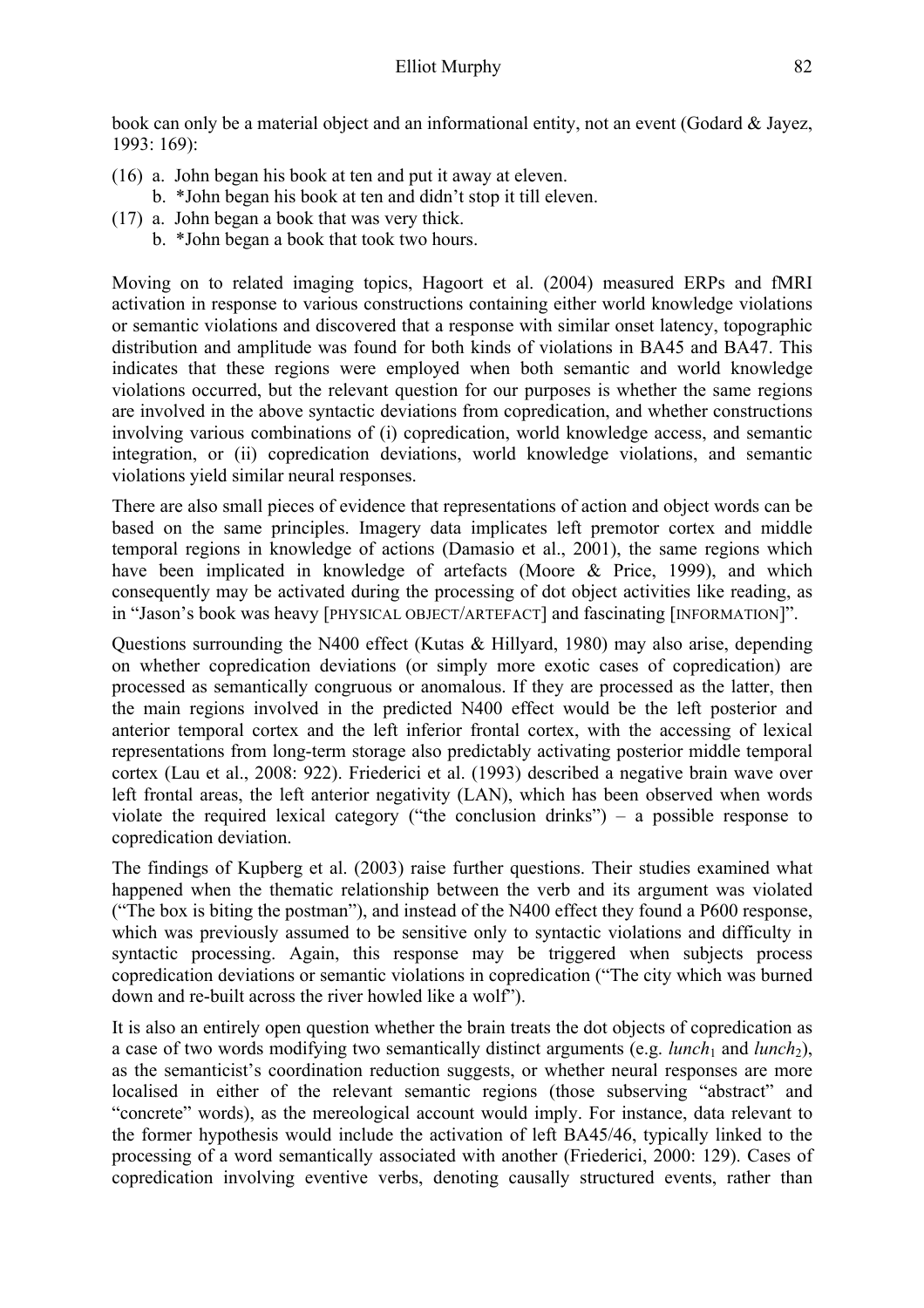stative verbs with no causal structure, would also be predicted to take longer to process, with lexical decision tasks and self-paced reading studies having confirmed a processing distinction between the two (the reason most likely being that event structures subsume theta roles and hence may "mediate between syntactic knowledge and semantic interpretation" (Gennari & Poeppel, 2003: B27)).

More generally, it would be expected that areas implicated in the processing of sentences, such as the posterior portion of the superior temporal gyrus bilaterally and a cortical area at the midpoint of the superior temporal sulcus in the right hemisphere, are activated during the comprehension of copredication in all its varieties (Friederici, 2000: 130–133). But even with all of these results, we are warned by Adorni and Proverbio in a recent study of the concreteness effect that "neuroimaging studies provide no clear evidence about the neural underpinnings of concrete vs. abstract word processing" (2012: 881). Inquiry into the neural organisation of copredication will likely yield new and hopefully substantial insights not only into the cortical organization of these concrete and abstract concepts, but also into the neural correlates of the above syntactic constraints on copredication, telicity, and other related notions.

Copredication also shares many properties with semantic type mismatch: climbing does not figure in the lexical material of (18), and so in an event-based semantic framework the sentence is thought to involve the insertion of an implicit activity which can mediate between the verb and the otherwise unsuitable object noun phrase, being "coerced" into an event meaning.

(18) The refugees survived the mountain.

Such coercion has been shown to activate a prefrontal midline MEG field, dubbed the anterior midline field (AMF), which is also activated for two distinct types of aspectual coercion (Pylkkännen et al., 2013: 319). Copredication may well activate the AMF, though it more probably implicates areas strongly associated with abstract and concrete word processing. It would furthermore be expected that the semantic shift between different dot objects seen in instances of copredication is reflected during online processing in the activity of neural pathways relevant to the comprehension of abstract and concrete words. The issue becomes more complex with varieties of copredication which go beyond basic dot object types like INFORMATION and PHYSICAL OBJECT and employ agentive, constitutive and hyponymic concepts (and still more abstract notions like telicity or intended design), and the results of neuroimaging studies would predictably mirror this.

In summary, neuroimaging and behavioural studies into copredication processing will very likely enrich understanding of conceptual representations. There remains the possibility that it will also inform and constrain semantic theories of copredication, perhaps similarly to the studies of Shetreet et al., which lent "neurobiological support for the linguistic distinction" between unaccusative and unergative verbs (2010: 2306). Neurobiological investigations into the constraints of copredication processing, in synthesis with studies into lexical access more generally, may well lead to an understanding about why a *book* can be a printed text, a story, a piece of data on a memory stick, but not, for instance, a wall upon which every word of a book has been spray-painted. That is, neurobiological studies could tell us *what the limits of being a book are*.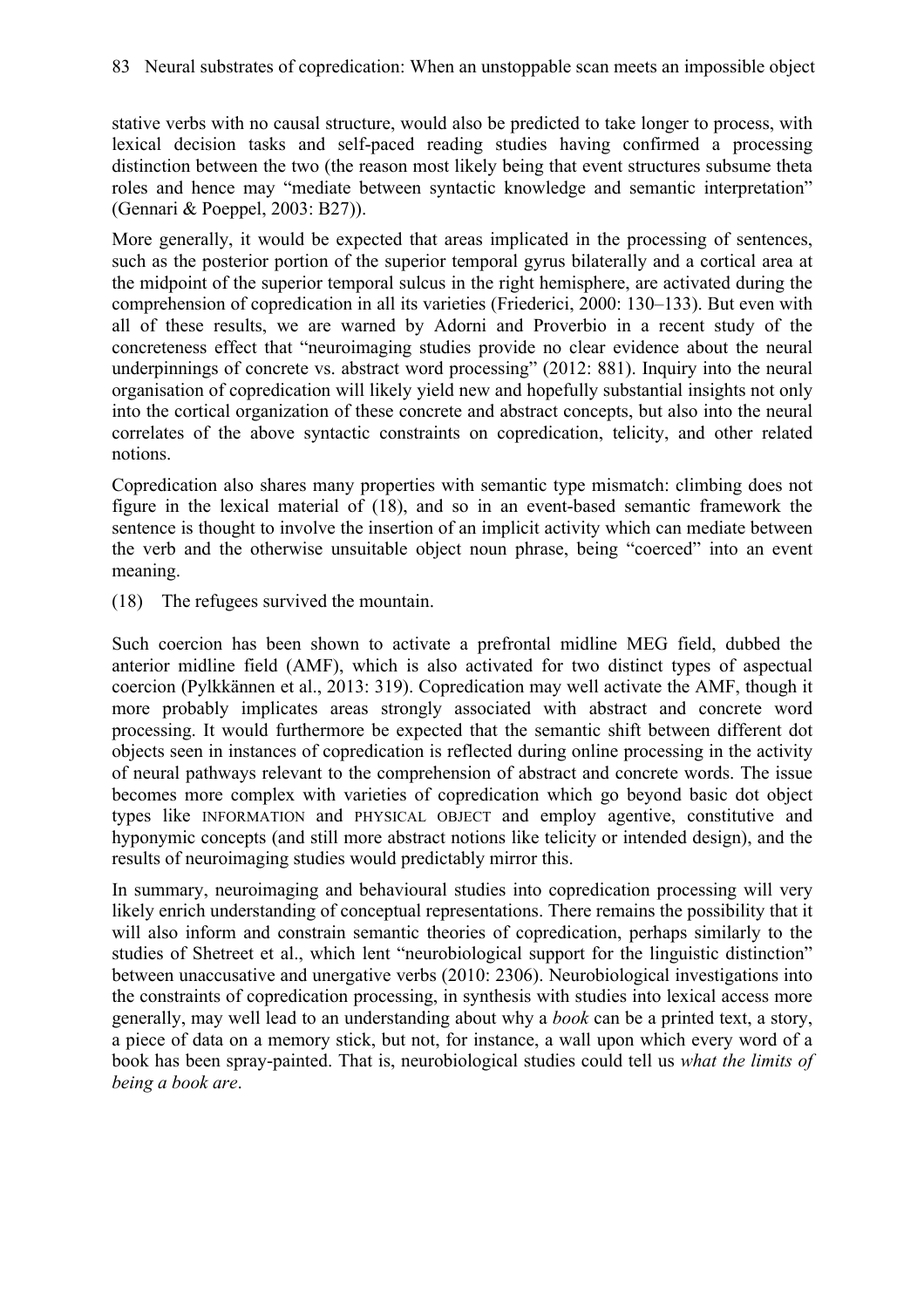## *4. Conclusion*

I have argued that brain scientists should be concerned with a particular topic of semantic investigation, copredication, partly because of the current lively debates surrounding the representation of abstract and concrete words, the concreteness effect, acquisition of these concepts, and so on. It should be stressed, however, that at this stage I am not calling for neural investigations into more technical and fine-grained semantic phenomena (or the most elementary computational operations underlying them), and instead see copredication as an excellent way of informing and constraining semantic theory whilst also contributing to ongoing debates in neurolinguistics (although see Murphy, 2015a). If brain scientists are not engaging with linguists at the level of copredication, then there is little hope of them exploring more technical notions and drawing up linking hypotheses between the two still relatively isolated domains.

### *Acknowledgements*

I would like to thank Andrea Santi, David Poeppel, Cedric Boeckx, Lewis Pollock and Matthew Gotham for their encouragement and helpful advice.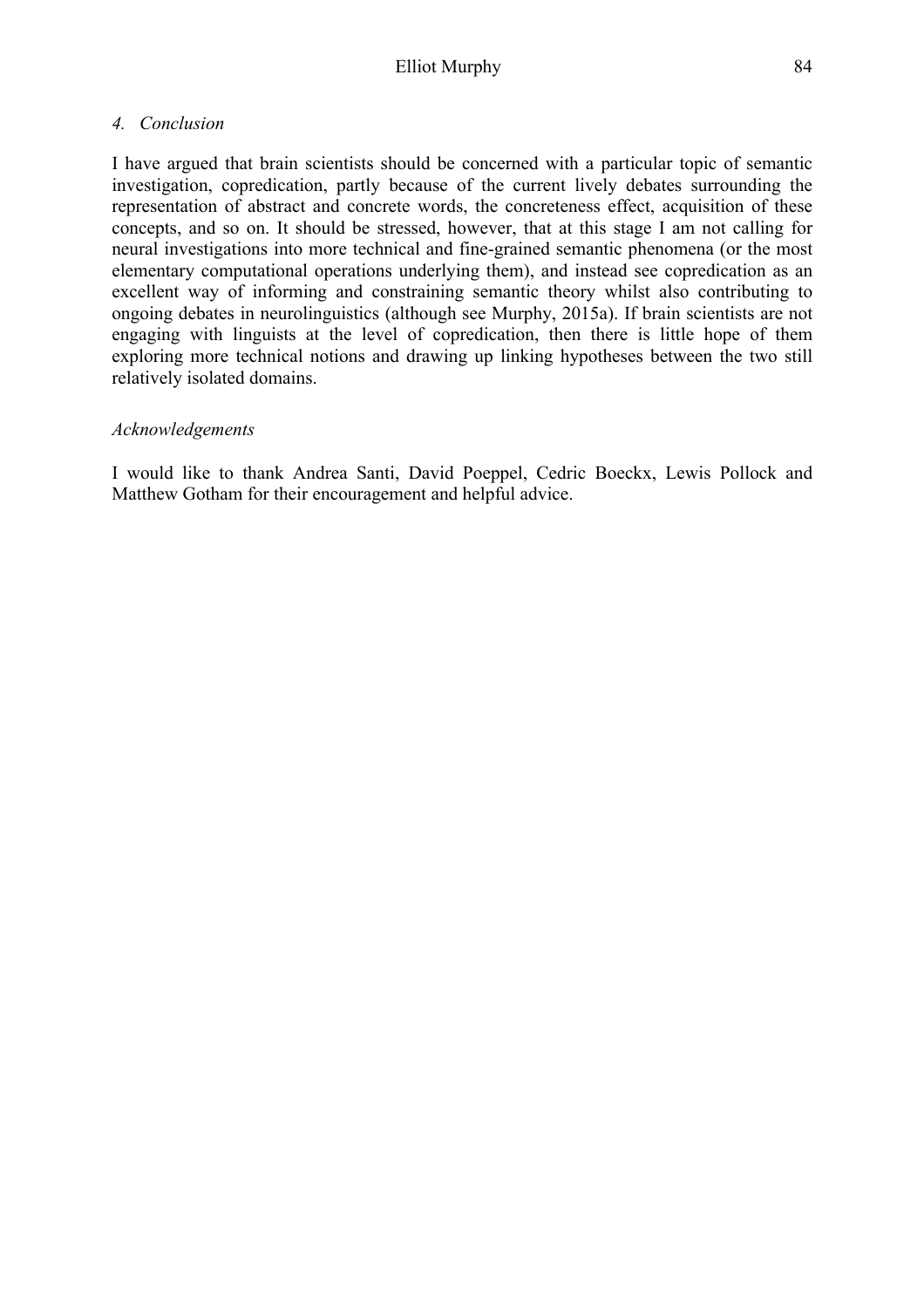85 Neural substrates of copredication: When an unstoppable scan meets an impossible object

# *References*

- ADORNI, ROBERTA, & PROVERBIO, ALICE. 2012. "The neural manifestation of the word concreteness effect: An electrical neuroimaging study". *Neuropsychologia 50*. pp. 880– 891.
- ANTUNES, SANDRA, & CHAVES, RUI PEDRO. 2003. "On the licensing conditions of copredication". *GL'2003 Second International Workshop on Generative Approaches to the Lexicon*. University of Geneva. pp. 161-168.
- ASHER, NICHOLAS. 2011. "*Lexical Meaning in Context: A Web of Words*". Cambridge: Cambridge University Press.
- BOECKX, CEDRIC. 2010. "*Language in Cognition: Uncovering Mental Structures and the Rules Behind Them*". Oxford: Wiley-Blackwell.
- BOUCHARD, DENIS. 2013. *The Nature and Origin of Language*. Oxford: Oxford University Press.
- CHOMSKY, NOAM. 1986. "*Knowledge of Language: Its Nature, Origin, and Use*". Westport, CT: Greenwood Publishing Group.
- CHOMSKY, NOAM. 1995. "*The Minimalist Program*". Cambridge, MA: MIT Press.
- CHOMSKY, NOAM. 2000. "*New Horizons in the Study of Language and Mind*". Cambridge: Cambridge University Press.
- CHOMSKY, NOAM. 2012. "*The Science of Language: Interviews with James McGilvray*". Cambridge: Cambridge University Press.
- COPESTAKE, ANN, & BRISCOE, TED. 1995. "Semi-productive polysemy and sense extension". *Journal of Semantics 12. 1.* pp. 15–67.
- DAMASIO, HANNA, GRABOWSKI, THOMAS J., TRANEL, DANIEL, PONTO, LAURA L.B., HICHWA, RICHARD D., & DAMASIO, ANTONIO R. 2001. "Neural correlates of naming actions and of naming spatial relations". *Neuroimage 13*. pp. 1053–1064.
- DUÑABEITIA, JON ANDONI, AVILÉS, ALBERTO, AFONSO, OLIVIA, SCHEEPERS, CHRISTOPH, & CARREIRAS, MANUEL. 2009. "Qualitative differences in the representation of abstract versus concrete words: Evidence from the visual-world paradigm". *Cognition 110*. pp. 284–292.
- FRIEDERICI, ANGELA. 2000. "The neuronal dynamics of auditory language comprehension". In: Marantz, A., Miyashita, Y., & O'Neil, W. (eds) *Image, Language, Brain: Papers from the First Mind Articulation Project Symposium*. MIT Press. pp. 127–148.
- FRIEDERICI, ANGELA. 2012. "The cortical language circuit: from auditory perception to sentence comprehension". *Trends in Cognitive Science 5*. pp. 262–268.
- FRIEDERICI, ANGELA, PFEIFER, ERDMUT, & HAHNE, ANJA. 1993. "Event-related brain potentials during natural speech processing: Effects of semantic, morphological and syntactic violations". *Cognitive Brain Research 1*. pp. 183–192.
- FRISTON, KARL JOHN, FLETSCHER, PAUL, JOSEPHS, OLIVER, HOLMES, ANDREW, RUGG, MICHAEL, & TURNER, ROBERT. 1998. "Event-related fMRI: Characterizing differential responses". *Neuroimage 7*. pp. 30–40.
- GENNARI, SILVIA, & POEPPEL, DAVID. 2003. "Processing correlates of lexical semantic complexity". *Cognition 89*. B27–B41.
- GODARD, DANIÈLE & JAYEZ, JACQUES. 1993. "Towards a proper treatment of Coercion Phenomena". In: *Proceedings of the sixth conference on the European chapter of the Association for Computational Linguistics.* pp. 168–177.
- GOTHAM, MATTHEW. 2012. "Numeric quantification in copredication". *UCL Working Papers in Linguistics 24*. pp. 1–20.
- GOTHAM, MATTHEW. 2015. "*Copredication, quantification and individuation*". PhD dissertation. University College London.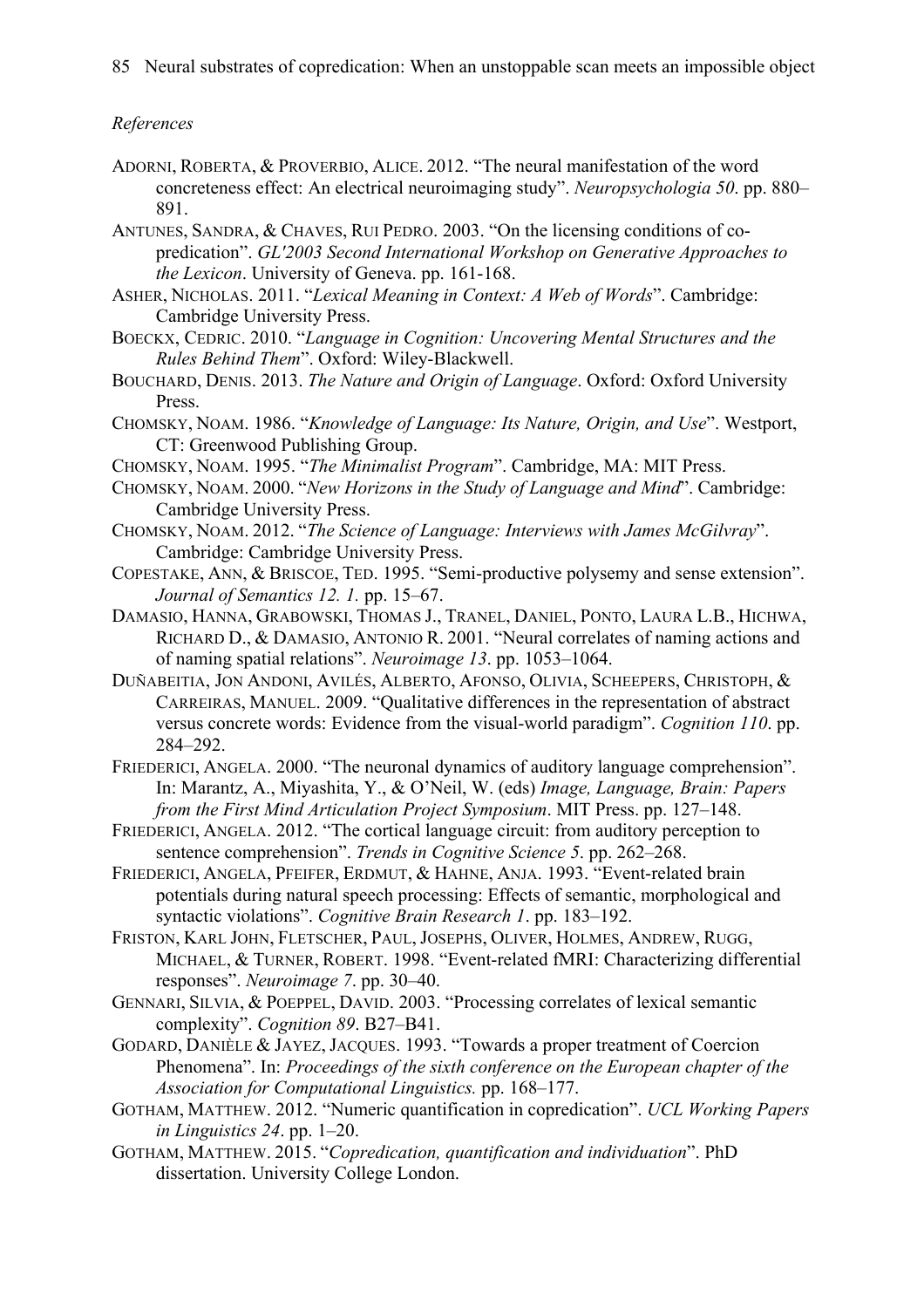GRIMSHAW, JANE. 1990. "*Argument Structure*". Cambridge, MA: MIT Press.

- HAGOORT, PETER, BASTIAANSEN, MARCEL, & PETERSSON, KARL. 2004. "Integration of word meaning and world knowledge in language comprehension". *Science 403*. pp. 438–441.
- HAWKINS, ROBERT, & KANDEL, ERIC. 1984. "Is there a cell-biological alphabet for simple forms of learning?" *Psychological Review 91*. pp. 376–391.
- HINZEN, WOLFRAM. 2008. "Prospects for an explanatory theory of semantics". *Biolinguistics 2, 4*. pp. 348–363.
- HINZEN, WOLFRAM, & POEPPEL, DAVID. 2011. "Semantics between cognitive neuroscience and linguistics theory: Guest editors' introduction". *Language and Cognitive Processes 26. 9*. pp. 1297–1316.
- HOFFMAN, JOSHUA, & ROSENKRANTZ, GARY S. 2003. "Platonistic theories of universals". In: Loux, M. J., & Zimmerman, D. W. (eds) *The Oxford Handbook of Metaphysics*. Oxford: Oxford University Press. pp. 46–74.
- HOFFMAN, PAUL, BINNEY, RICHARD J, & LAMBON RALPH, MATTHEW A. 2015. "Differing contributions of inferior prefrontal and anterior temporal cortex to concrete and abstract conceptual knowledge". *Cortex 63*. pp. 250–266.
- JACKENDOFF, RAY. 2002. "*Foundations of Language: Brain, Meaning, Grammar, Evolution*". Oxford: Oxford University Press.
- JACOBS, RODERICK A., & ROBENBAUM, PETER S. 1968. "*English Transformational Grammar*". London: Ginn and Company.
- JACQUEY, EVELYNE. 2001. "*Ambiguïtés Lexicales et Traitement Automatique des Langues: Modéelisation des le Polysémie Logique et Application aux déverbaux d'action ambigus en Français*" ["*Lexical Ambiguity and Language Processing: Modeling Polysemy and Application to French Ambiguous Action Verbs*"]. PhD dissertation. Université de Nancy 2.
- JEZEK, ELISABETTA, & MELLONI, CHIARA. 2011. "Nominals, polysemy and co-predication". *Journal of Cognitive Sciences 12*. pp. 1–31.
- KIEHL, KENT A., LIDDLE, PETER F., SMITH, ANDRA M., MENDREK, ADRIANNA, FORSTER, BRUCE B., & HARE, ROBERT D. 1999. "Neural pathways involved in the processing of concrete and abstract words". *Human Brain Mapping 7. 4*. pp. 225–233.
- KROLL, JUDITH F., & MERVES, JILL S. 1986. "Lexical access for concrete and abstract words". *Journal of Experimental Psychology: Learning, Memory, and Cognition 12*. pp. 92– 107.
- KUPERBERG, GINA R., SITNIKOVA, TATIANA, CAPLAN, DAVID, & HOLCOMB, PHILLIP J. 2003. "Electrophysiological distinctions in processing conceptual relationships within simple sentences". *Cognitive Brain Research 17*. pp. 117–129.
- KUTAS, MARTA, & HILLYARD, STEVEN A. 1980. "Reading senseless sentences: Brain potentials reflect semantic incongruity". *Science 207*. pp. 203–205.
- LAU, ELLEN F., PHILLIPS, COLIN, & POEPPEL, DAVID. 2008. "A cortical network for semantics: (de)constructing the N400". *Nature Reviews Neuroscience 9. 12*. pp. 920– 933.
- LUDLOW, PETER. 2014. "*Living Words: Meaning Underdetermination and the Dynamic Lexicon*"*.* Oxford: Oxford University Press.
- MARR, DAVID. 1982. "*Vision: A Computational Investigation into the Human Representation and Processing of Visual Information*". New York: Freeman.
- MOORE, CAROLINE J., & PRICE, CATHY J. 1999. "A functional neuroimaging study of the variables that generate category-specific object processing differences". *Brain 122*. pp. 943–962.
- MURPHY, ELLIOT. 2012. "*Biolinguistics and Philosophy: Insights and Obstacles*". London: Lulu.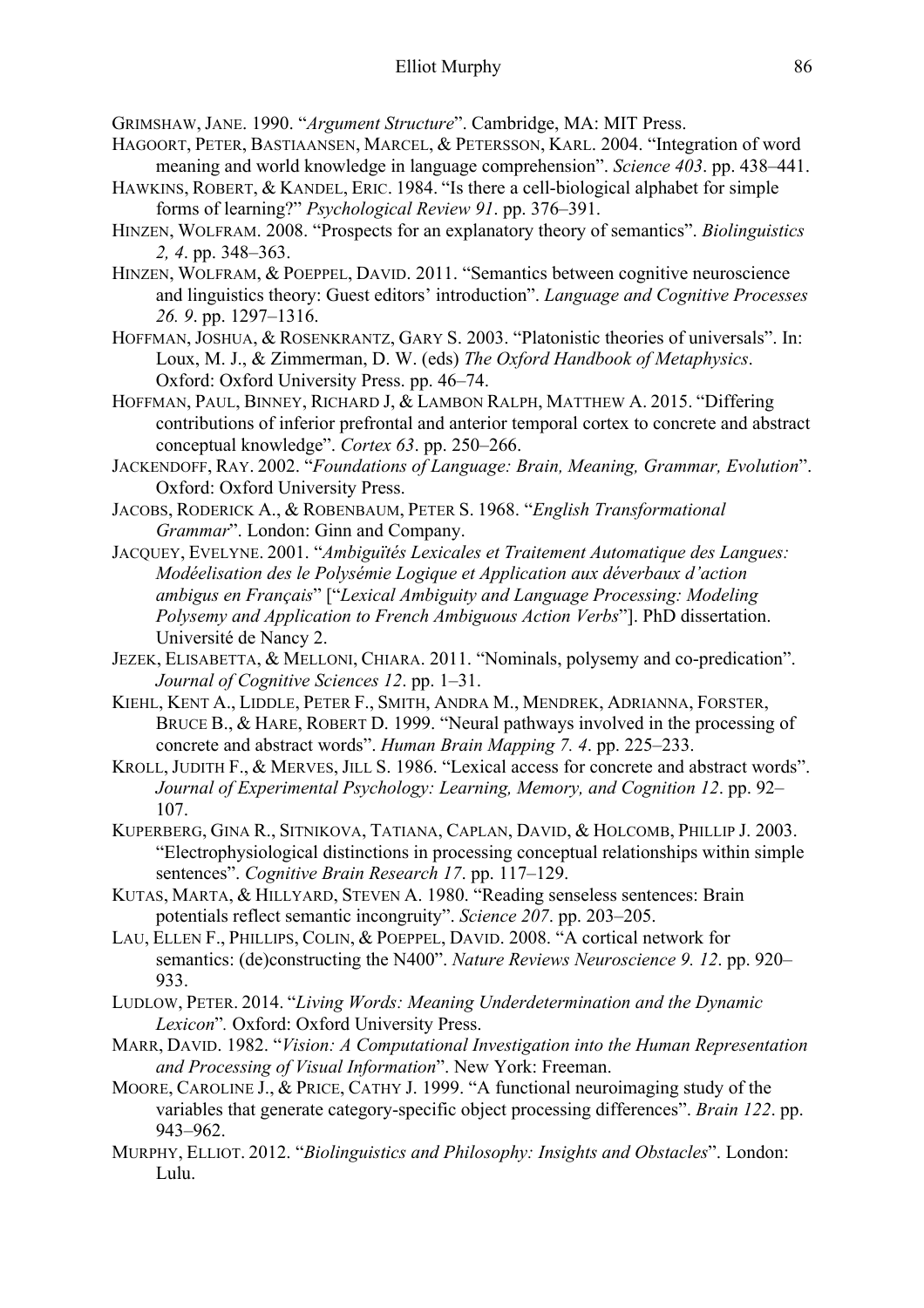- MURPHY, ELLIOT. 2014. "Review of *Definite Descriptions* by Paul Elbourne". *The Linguistic Review 31. 2*. pp. 435–444
- MURPHY, ELLIOT. 2015a. "Labels and cycles: Towards an explanatory neurolinguistics". Ms. University College London.
- MURPHY, ELLIOT. 2015b. "Labels, cognomes and cyclic computation: An ethological perspective". *Frontiers in Psychology 6*: 715. doi: 10.3389/fpsyg.2015.00715.
- MURPHY, ELLIOT. 2015c. "Reference, phases and individuation: Topics at the labelinginterpretive interface". *Opticon1826*. doi: http://dx.doi.org/10.5334/opt.cn.
- NOPPENEY, UTA, & PRICE, CATHY J. 2004. "Retrieval of abstract semantics". *Neuroimage 22*. pp. 164–170.
- PAIVIO, ALLAN. 1991. "Dual coding theory: retrospect and current status". *Canadian Journal of Psychology 45*. pp. 255–287.
- PIETROSKI, P. 2005. "*Events and Semantic Architecture*". 2<sup>nd</sup> ed. Oxford: Oxford University **Press**.
- PINKER, STEVEN. 1999. "*Words and Rules: The Ingredients of Language*". New York: Perseus.
- POBRIC, GORANA, LAMBON RALPH, MATTHEW A., & JEFFRIES, ELIZABETH. 2009. "The role of the anterior temporal lobes in the comprehension of concrete and abstract words: rTMS evidence". *Cortex 45*. pp. 1104–1110.
- POEPPEL, DAVID. 2012. "The maps problem and the mapping problem: Two challenges for a cognitive neuroscience of speech and language". *Cognitive Neuropsychology 29. 1-2*. pp. 34–55.
- POEPPEL, DAVID. 2014. "The neuroanatomic and neurophysiological infrastructure for speech and language". *Current Opinion in Neurobiology 28*. pp. 142–149.
- POEPPEL, DAVID, & EMBICK, DAVID. 2005. "Defining the relation between linguistics and neuroscience". In: Cutler, A. (ed) *Twenty-First Century Psycholinguistics: Four Cornerstones*. Lawrence Erlbaum. pp. 103–118.
- POLLOCK, LEWIS. 2014. "Empirically investigating the nature and structure of conceptual representations". Poster presented at the UCL ESRC Doctoral Training Centre Annual Welcome Event, 13 November.
- PUSTEJOVSKY, JAMES. 1995. "*The Generative Lexicon*". Cambridge, Mass: MIT Press.
- PUSTEJOVSKY, JAMES. 2001. "Type construction and the logic of concepts". In: Bouillon, P., & Busa, F. (eds) *The Language of Word Meaning*. Cambridge: Cambridge University Press. pp. 91-123.
- PYLKKÄNNEN, LIINA, BRENNAN, JONATHAN, & BEMIS, DOUGLAS K. 2013. "Grounding the cognitive neuroscience of semantics in linguistic theory". In: Boeckx, C., & Kleanthes, K. G. (eds) *The Cambridge Companion to Biolingusitics*. Cambridge: Cambridge University Press. pp. 302–325.
- SANDBERG, CHALEECE, & KIRAN, SWATHI. 2014. "Analysis of abstract and concrete word processing in persons with aphasia and age-matched neurologically healthy adults using fMRI". *Neurocase 20. 4.* pp. 361-388.
- SCHLESEWSKY, MATTHIAS, & BORNKESSEL-SCHLESEWSKY, INA. 2013. "Computational primitives in syntax and possible brain correlates". In: Boeckx, C., & Kleanthes, K. G. (eds) *The Cambridge Companion to Biolingusitics*. Cambridge: Cambridge University Press. pp. 257–282.
- SCHWANENFLUGEL, PAULA J., HARNISHFEGER, KATHERINE KIP, & STOWE, RANDALL W. 1988. "Context availability and lexical decisions for abstract and concrete words". *Journal of Memory and Language 22*. pp. 499–520.